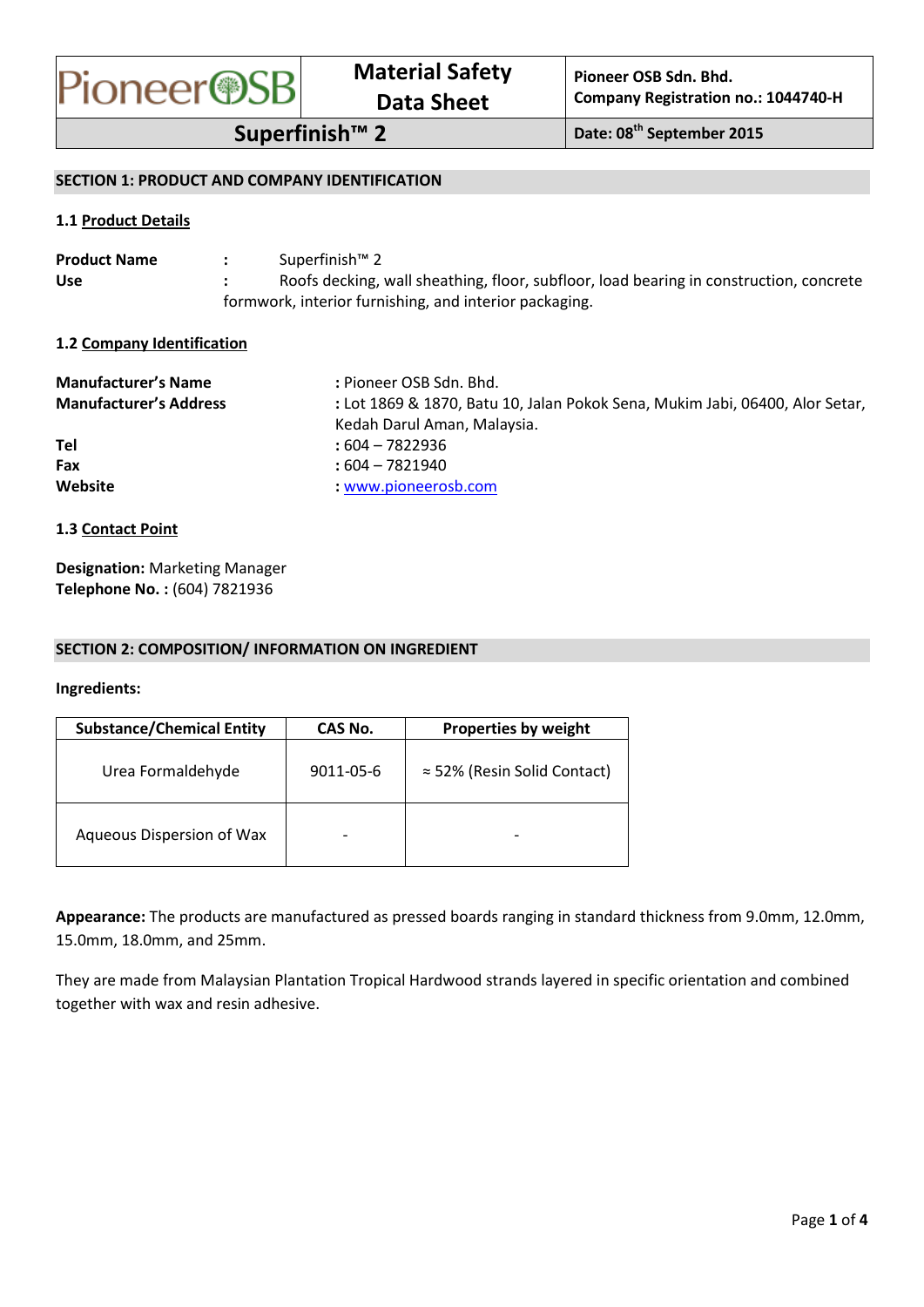

# **SECTION 3: PHYSICAL AND CHEMICAL PROPERTIES**

| Odour                            | : Dependent on wood species and time since dust was generated.                                                                                                                                                                                                |
|----------------------------------|---------------------------------------------------------------------------------------------------------------------------------------------------------------------------------------------------------------------------------------------------------------|
| <b>Solubility</b>                | : Insoluble on water                                                                                                                                                                                                                                          |
| <b>Boiling Point</b>             | : Not applicable                                                                                                                                                                                                                                              |
| Melting Point (°C)               | : Not applicable                                                                                                                                                                                                                                              |
| <b>Vapour Pressure</b>           | : Not applicable                                                                                                                                                                                                                                              |
| <b>Percentage Volatiles</b>      | : Not applicable                                                                                                                                                                                                                                              |
| <b>Evaporation Rate</b>          | : Not applicable                                                                                                                                                                                                                                              |
| <b>Vapour Density</b>            | : Not applicable                                                                                                                                                                                                                                              |
| <b>Specific Gravity</b>          | $: 0.50 - 1.00$                                                                                                                                                                                                                                               |
| <b>Flash Point</b>               | : Not applicable                                                                                                                                                                                                                                              |
| <b>Auto ignition Temperature</b> | $\mathbf{I}$                                                                                                                                                                                                                                                  |
| <b>Flammable in air</b>          | : Fine airborne dust, generated when the product is machined, can ignite<br>spontaneously.                                                                                                                                                                    |
| <b>Emergency Overview</b>        | : The product may release small quantities of formaldehyde in gaseous form.<br>Emission will decrease through time as the panel age. Manual or mechanical cutting<br>or abrasion processes performed on the product may result in generation of wood<br>dust. |
| <b>Routes of entry</b>           | : Inhalation and contact with skin and eyes.                                                                                                                                                                                                                  |
| <b>Swallowed</b>                 | : Drink a glass of water.                                                                                                                                                                                                                                     |
| Eye contact                      | : Flush with flowing water for at least 15 minutes and if symptoms persist seek<br>immediate medical attention.                                                                                                                                               |
| Skin contact                     | : Wash with mild soap and running water.                                                                                                                                                                                                                      |
| <b>Inhalation</b>                | : Leave the dusty area.                                                                                                                                                                                                                                       |
| <b>Advice to Doctor</b>          | : Treat symptomatically.                                                                                                                                                                                                                                      |
| Fire fighting media              | : Water, Carbon dioxide (CO2), Powder, Foam. Fire-fighter exposed for combustion                                                                                                                                                                              |
|                                  | products are advised to use respiratory protection.                                                                                                                                                                                                           |
| Leak / Spill                     | : Sweep or vacuum and avoid creating airborne dust conditions.                                                                                                                                                                                                |

# **SECTION 4: HAZARD IDENTIFICATION**

| <b>Emergency Overview</b> : The product may release small quantities of formaldehyde in gaseous form. Emission will |
|---------------------------------------------------------------------------------------------------------------------|
| decrease through time as the panel age. Manual or mechanical cutting or abrasion processes                          |
| performed on the product may result in generation of wood dust.                                                     |

Routes of entry : Inhalation and contact with skin and eyes.

### **SECTION 5 : FIRST AID MEASURES**

| <b>Swallowed</b>        | : Drink a glass of water.                                                                                       |
|-------------------------|-----------------------------------------------------------------------------------------------------------------|
| Eye contact             | : Flush with flowing water for at least 15 minutes and if symptoms persist seek immediate<br>medical attention. |
| <b>Skin contact</b>     | : Wash with mild soap and running water.                                                                        |
| <b>Inhalation</b>       | : Leave the dusty area.                                                                                         |
| <b>Advice to Doctor</b> | : Treat symptomatically.                                                                                        |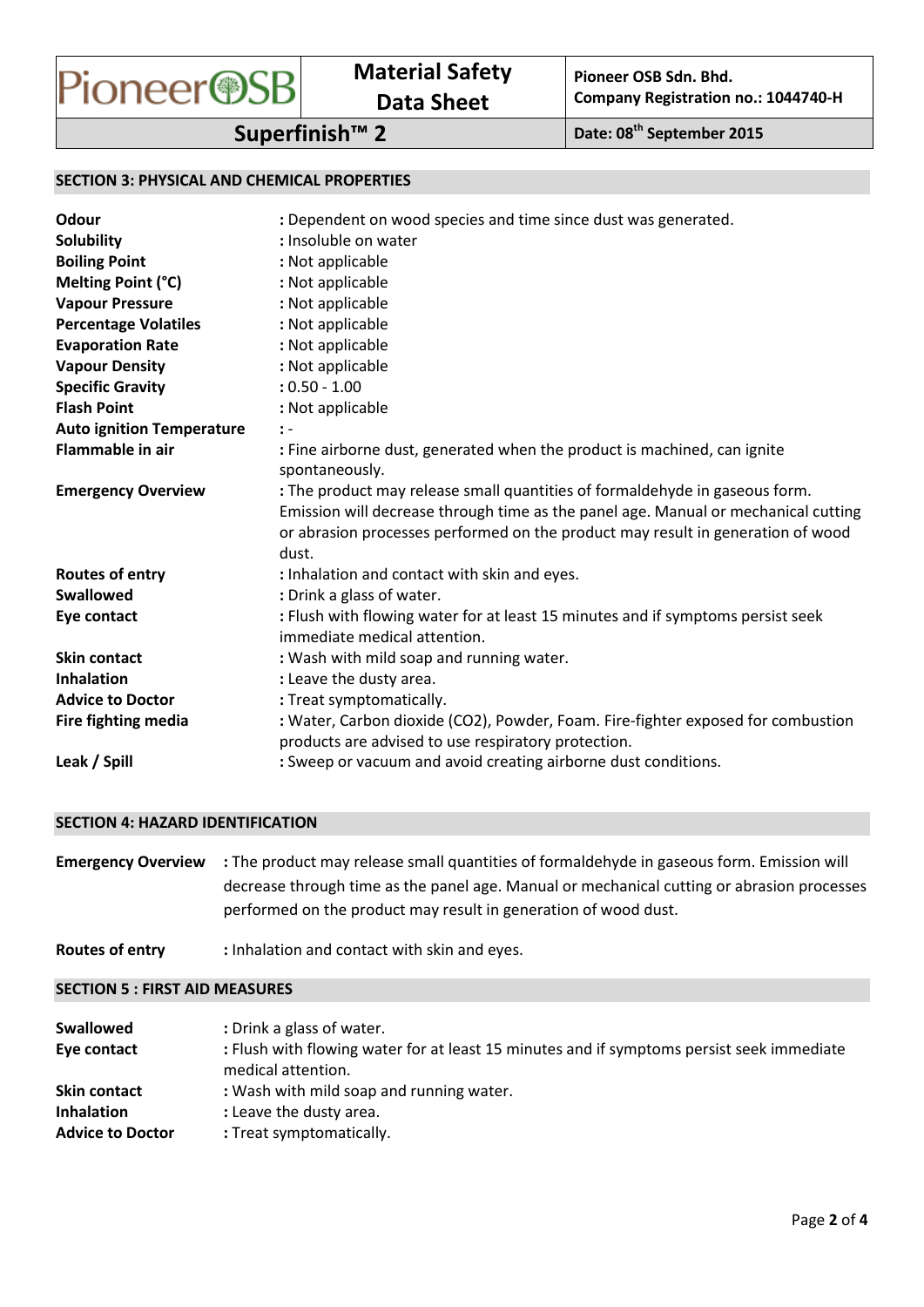

# **SECTION 6: FIRE FIGHTING MEASURES**

**Fire fighting media :** Water, Carbon dioxide (CO2), Powder, Foam. Fire-fighter exposed for combustion products are advised to use respiratory protection.

### **SECTION 7: ACCIDENTAL RELEASE MEASURE**

Leak / Spill : Sweep or vacuum and avoid creating airborne dust conditions. Remove ignition source and provide good ventilation where dust condition may occur. Place recovered wood dust in container for proper disposal.

#### **SECTION 8: HANDLING AND STORAGE**

| <b>Handling</b> | : Avoid skin and eye contact. Avoid breathing dust.                                     |
|-----------------|-----------------------------------------------------------------------------------------|
| <b>Storage</b>  | : Store in cool, dry, well ventilated place away from source of heat, flames or sparks. |

#### **SECTION 9: EXPOSURE CONTROL AND PERSONAL PROTECTION**

**Ventilation :** Ensure ventilation is adequate and that air concentration of components is controlled below quoted exposure standards. Personal Protection : Wear overalls, safety glasses, respiratory, impervious gloves. Always wash hand before eating and drinking.

#### **SECTION 10: STABILITY AND REACTIVITY**

**Stability** : The product is stable.

#### **SECTION 11: TOXICOLOGICAL INFORMATION**

| <b>Routes of Entry</b> | : Inhalation and contact with skin and eyes. |
|------------------------|----------------------------------------------|
| <b>Skin contact</b>    | : Causes irritations and sensitisation.      |
| <b>Skin Absorption</b> | : Not applicable.                            |
| Eye contact            | : Causes eye irritations.                    |

#### **SECTION 12: ECOLOGICAL INFORMATION**

No Data Available

### **SECTION 13: DISPOSAL INFORMATION**

Disposal of waste to in accordance with Environmental Quality (Scheduled Waste) Regulation 1989 and other guidelines issued by DOE and/or local authorities. When cured, the resin may be disposed of on an ordinary landfill.